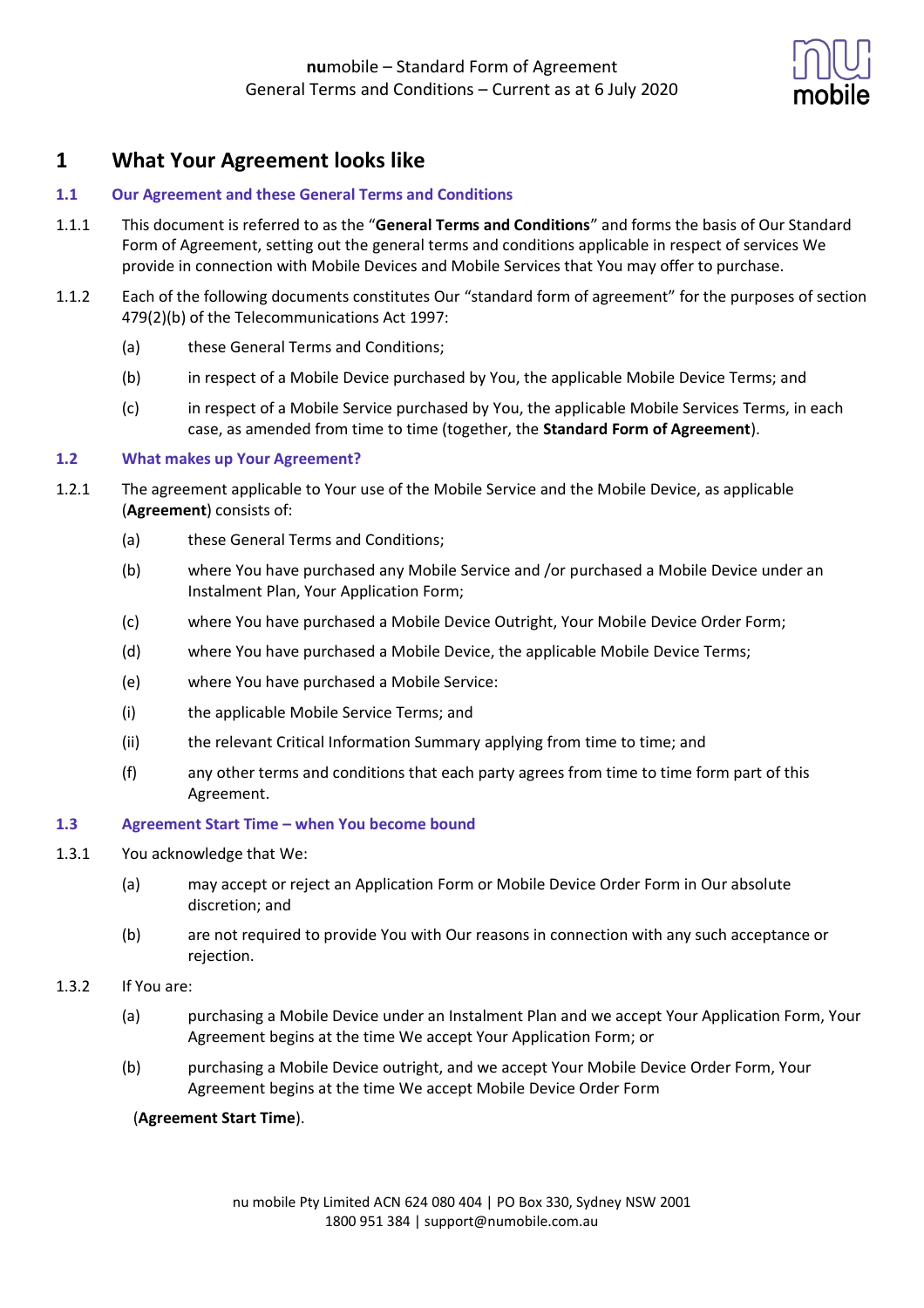

## **1.4 Term of the Agreement**

- 1.4.1 There is no minimum term in respect of this Agreement, which will continue until it is terminated in accordance with its terms.
- 1.4.2 You may terminate this Agreement at any time in accordance with clause 4.

## **1.5 Changes to the Agreement**

- 1.5.1 For various reasons (including the management of Our liability under agreements with Our suppliers, increases in costs and expenses that are beyond Our control and Our exposure to various risks (including regulatory, reputational and operational risks) or changes to Our business model) from time to time We may change one or more of the documents comprising the Agreement.
- 1.5.2 Changes made pursuant to clause 1.5.1 may impact Your Agreement. However, as Your ongoing satisfaction is important to Us, We will always endeavour to act reasonably, and We have also given You the Anytime Termination Right (and where such change has had, or will have, a material adverse effect on You (or the relevant End User, if that is not You) such termination will not constitute an Acceleration Trigger Event).

### **1.6 Notice period for changes to the Agreement**

- 1.6.1 To the extent that We believe that changes to the Agreement will:
	- (a) have a detrimental impact on You or the End User, wherever reasonably practicable We will endeavour to provide You with at least 6 weeks' prior notice before the change takes effect; and
	- (b) not have a detrimental impact on You or the End User, We are not required to provide notice before such change takes effect (with such changes being notified to You through the nu Website and/or via email).
- 1.6.2 Where a change is required without delay to comply with laws and regulations, or We believe the changes are necessary for security, fraud prevention or technical reasons, We cannot ensure that We will be able to notify You before We make such changes (but We will let You know as soon as reasonably possible).
- 1.6.3 Without limiting Your rights to terminate after changes take effect, in relation to changes in respect of which We have given You reasonable prior notice, unless You terminate before those changes take effect, You will be deemed to have accepted those changes upon their taking effect.

## **2 What You must and must not do**

### **2.1 What You must do**

- 2.1.1 By submitting Your Application Form or Your Mobile Device Order Form, You acknowledge that We may be required to keep Our suppliers updated as to certain customer information, and You agree to:
	- (a) comply with all applicable laws and regulations;
	- (b) comply promptly with any reasonable requests We may make from time to time;
	- (c) fulfil each of Your obligations under this Agreement promptly;
	- (d) if you are receiving Mobile Services or have purchased a Mobile Device under an Instalment Plan, notify Us promptly of any changes to:
		- (i) Your residential address;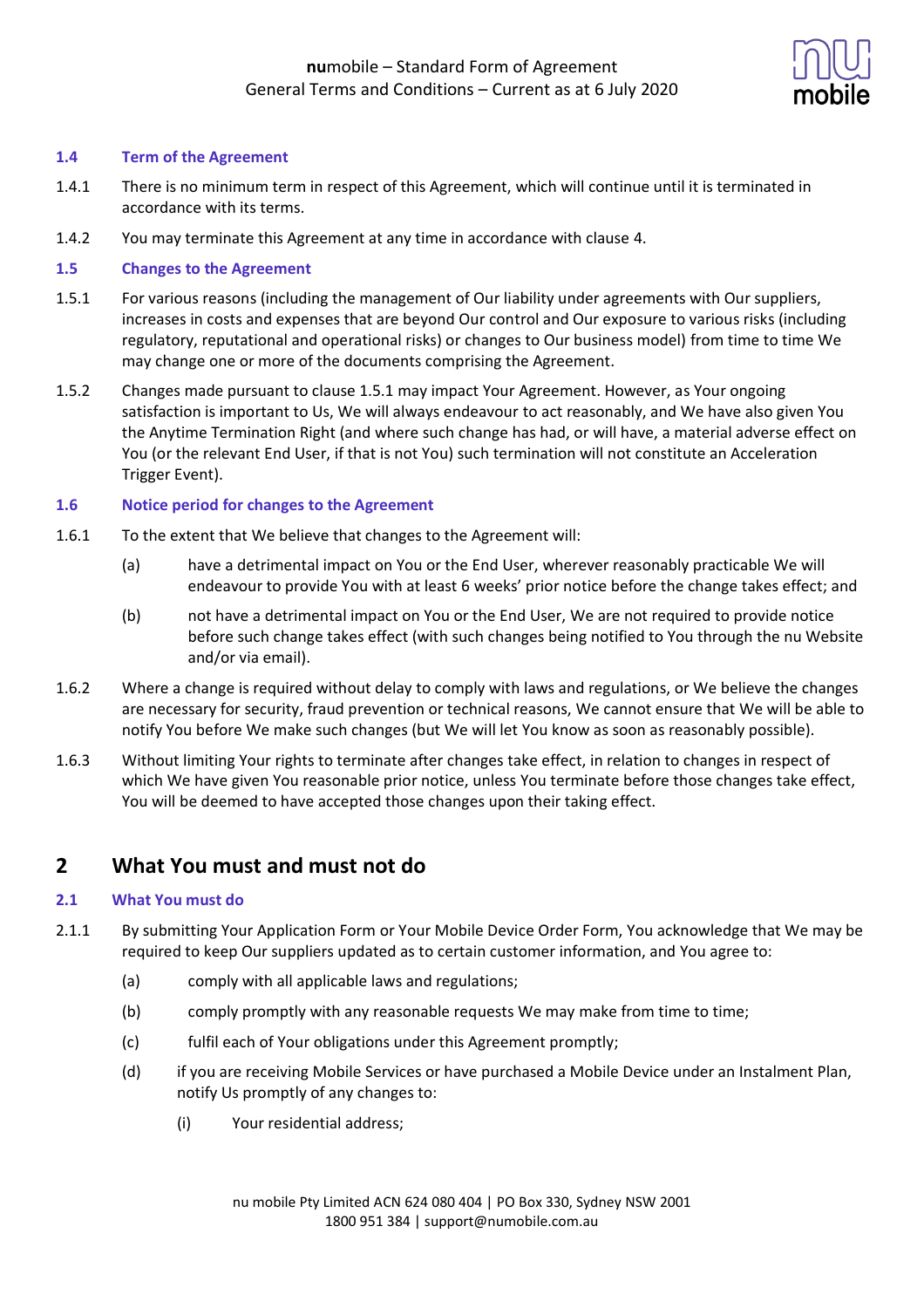

- (ii) Your preferred email address; and
- (iii) any relevant details in connection with Your Nominated Card (including the relevant debit or credit card number or expiry date, or the corresponding billing address).
- 2.1.2 By submitting Your Application Form or Your Mobile Device Order Form, You confirm to Us that You have authority to:
	- (a) disclose all of the information (including Personal Information) included in that Application Form;
	- (b) use the relevant nominated email address, billing address and physical delivery address; and
	- (c) provide the relevant documentation for identity verification purposes (if required),

and that You are not engaging in any unlawful or unauthorised conduct (and You indemnify Us for any such unlawful or unauthorised conduct).

### **2.2 What You must not do**

- 2.2.1 You must not at any time:
	- (a) complete or submit an Application Form or Mobile Device Order Form, or provide any documents, on behalf of any person (whether or not that person is proposed to be an End User or not) without that person's permission and authority (and by submitting an Application Form or Mobile Device Order Form and the associated documents You represent and warrant to Us that You have all necessary permissions and authority to submit such Application Form or Mobile Device Order Form and associated documents);
	- (b) permit anyone (including an End User that is not You) to use any goods or services provided to You under this Agreement in a manner that would constitute a breach of this Agreement (if it were You acting instead of that person);
	- (c) use any goods or services provided to You under this Agreement in breach of Our Fair Go Policy (a copy of which is available [here\)](https://www.numobile.com.au/legal-stuff); or
	- (d) seek to transfer Your Account, or any or all of the value standing to the credit of Your Account, to any other Account, person or entity (but this does not prevent You from permitting another End User to use that Account, for which You remain liable at all times).

# **3 How We will communicate with You**

## **3.1.1 We may contact You using:**

- (a) where required by law or regulation, any means permitted by such law or regulation; and
- (b) in the absence of any such requirements, any means that We consider reasonable in the circumstances, including by phone, SMS/MMS, email or in writing.

## **4 Termination**

## **4.1 Termination by You**

4.1.1 If you have a Mobile Phone Service or have purchased a Mobile Device under an Instalment Plan, You have the right to terminate this Agreement at any time (the **Anytime Termination Right**), with such termination taking effect in accordance with clause 4.1.3.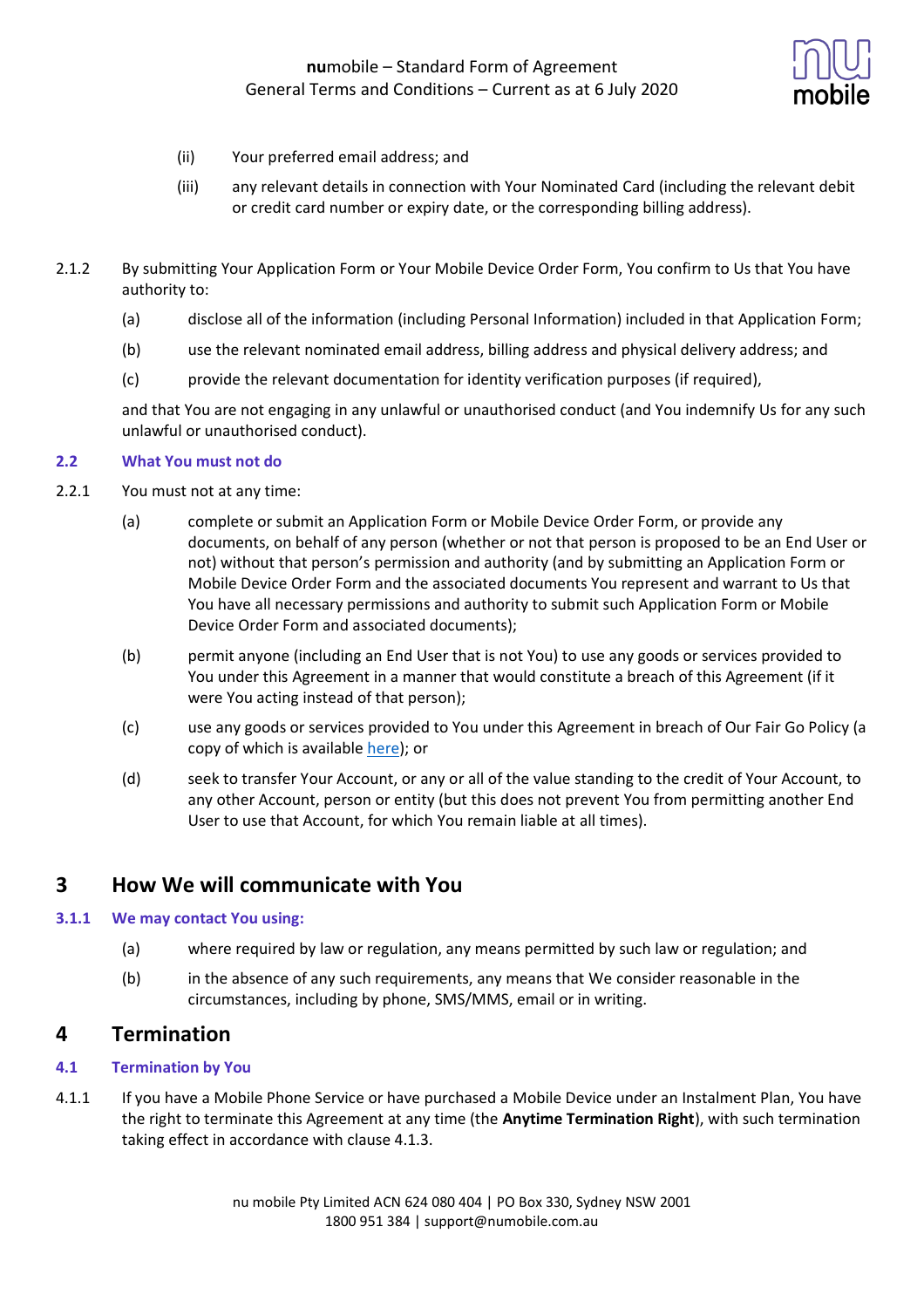

- 4.1.2 You may exercise the Anytime Termination Right by notifying Us by contacting Our Customer Service Team (contact details available [here\)](https://help.numobile.com.au/hc/en-us).
- 4.1.3 Should You exercise the Anytime Termination Right:
	- (a) such termination of the Agreement (as distinct from the cessation of Services supplied under it) will only become effective:
		- (i) once all amounts owing by You to Us have been received in cleared and immediately available funds (including any Outstanding Balance on your Mobile Device); and
		- (ii) subject to the satisfaction of any additional Anytime Termination Right Conditions that may apply in connection with this Agreement; and
	- (b) without limiting Your rights under the Australian Consumer Law (including any rights to a refund), and unless expressly stated otherwise in this Agreement, You acknowledge that in respect of such termination there is no accompanying or resulting right for You to seek a refund for any products or services.

## **4.2 Termination by Us**

- 4.2.1 Without limiting any other cancellation rights under this Agreement, We may terminate this Agreement immediately if:
	- (a) required in connection with an emergency;
	- (b) We (or Our suppliers) suspect that there has been fraud or attempted fraud in connection with Your Account or this Agreement;
	- (c) required in accordance with any applicable laws or regulations;
	- (d) We are so directed to do so by a relevant authority; or
	- (e) You are declared bankrupt (if You are an individual) or (to the extent permitted by law) a receiver, liquidator, provisional liquidator or administrator is appointed to You or You enter into an arrangement with Your creditors, or You become insolvent or are wound up (if You are a company or other entity).

### **4.2.2 We may also terminate this Agreement on reasonable prior notice if:**

- (a) You breach a material term of this Agreement (including failure to pay any amount when it becomes due and payable);
- (b) We have reasonable grounds (including, without limitation, based on previous payment and collections history) to believe that You may not, or may not be able to, pay any amount as and when it will fall due (but not where You are complying with a separate payment arrangement that has been agreed between You and Us);
- (c) an event that is not within Our control prevents Us from supplying the Mobile Service for a period of more than 14 days;
- (d) We (or Our supplier) suspects that:
	- (i) there is misuse in connection with any Mobile Service provided under this Agreement;
	- (ii) the End User of a Mobile Service provided under this Agreement is not authorised to use that Mobile Service;
	- (iii) there are repeated violations of the Fair Go Policy (a copy of which is available [here\)](https://www.numobile.com.au/legal-stuff); or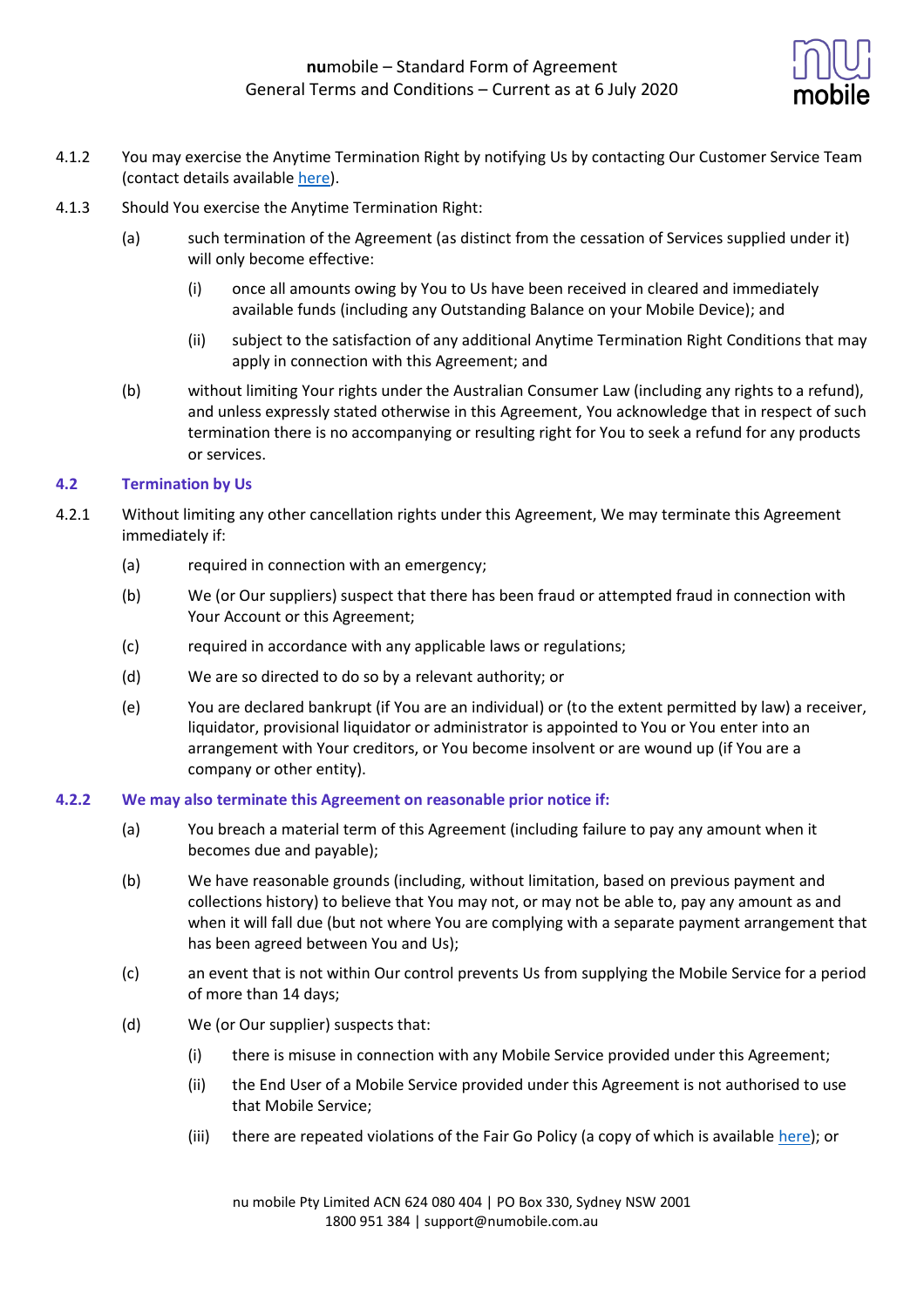

(iv) We are otherwise permitted to do so by this Agreement.

## **4.3 Consequences of termination**

- 4.3.1 Following termination of this Agreement, neither You nor an End User will be able to use:
	- (a) any Mobile Service provided under this Agreement; or
	- (b) the Mobile Phone Number corresponding with that Mobile Service (unless it has been duly ported out to another carriage service provider prior to termination in accordance with this Agreement and any applicable laws, regulations, codes (or similar) or third party contractual terms).

# **5 Payments, fees and nu Credits**

### **5.1 Payments automatically deducted**

- 5.1.1 We will, in respect of all payments due in connection with this Agreement, attempt to automatically deduct such payment on the following dates:
	- (a) for each payment that is a recurring payment (e.g. a monthly instalment or fee), other than a Late Payment Fee, on the relevant Monthly Payment Date;
	- (b) for payment for the outright purchase of a Mobile Device, at or shortly after the time of confirming the payment for the Mobile Device;
	- (c) for each voluntary payment (e.g. a voluntarily top-up or repayment), at or shortly after the time of confirming the payment of the relevant product or service;
	- (d) for each Late Payment Fee, at the time such Late Payment Fee is incurred in accordance with the terms of this Agreement; and
	- (e) for each amount that becomes overdue, either as a single payment or as a series of smaller payments on each day (or at less frequent intervals at Our discretion) while any amount remains outstanding (until such amount has been collected in full, and You acknowledge that We accept no liability for any resulting transaction charges (or similar amounts) that may result from Our attempts to collect such overdue amounts).

## **5.2 Credit and debit card payments**

- 5.2.1 You represent and warrant to Us in respect of each Nominated Card that You are either:
	- (a) the Nominated Card Holder; or
	- (b) authorised by each relevant Nominated Card Holder,

to use that Nominated Card to make each of the payments due in connection with this Agreement.

- 5.2.2 You acknowledge that We may assume that a person is the Nominated Card Holder where that person supplies Us with the following details:
	- (a) card number;
	- (b) the type of card; and
	- (c) the approximate date (within 2 business days) of a charge applied in Our favour using that Nominated Card.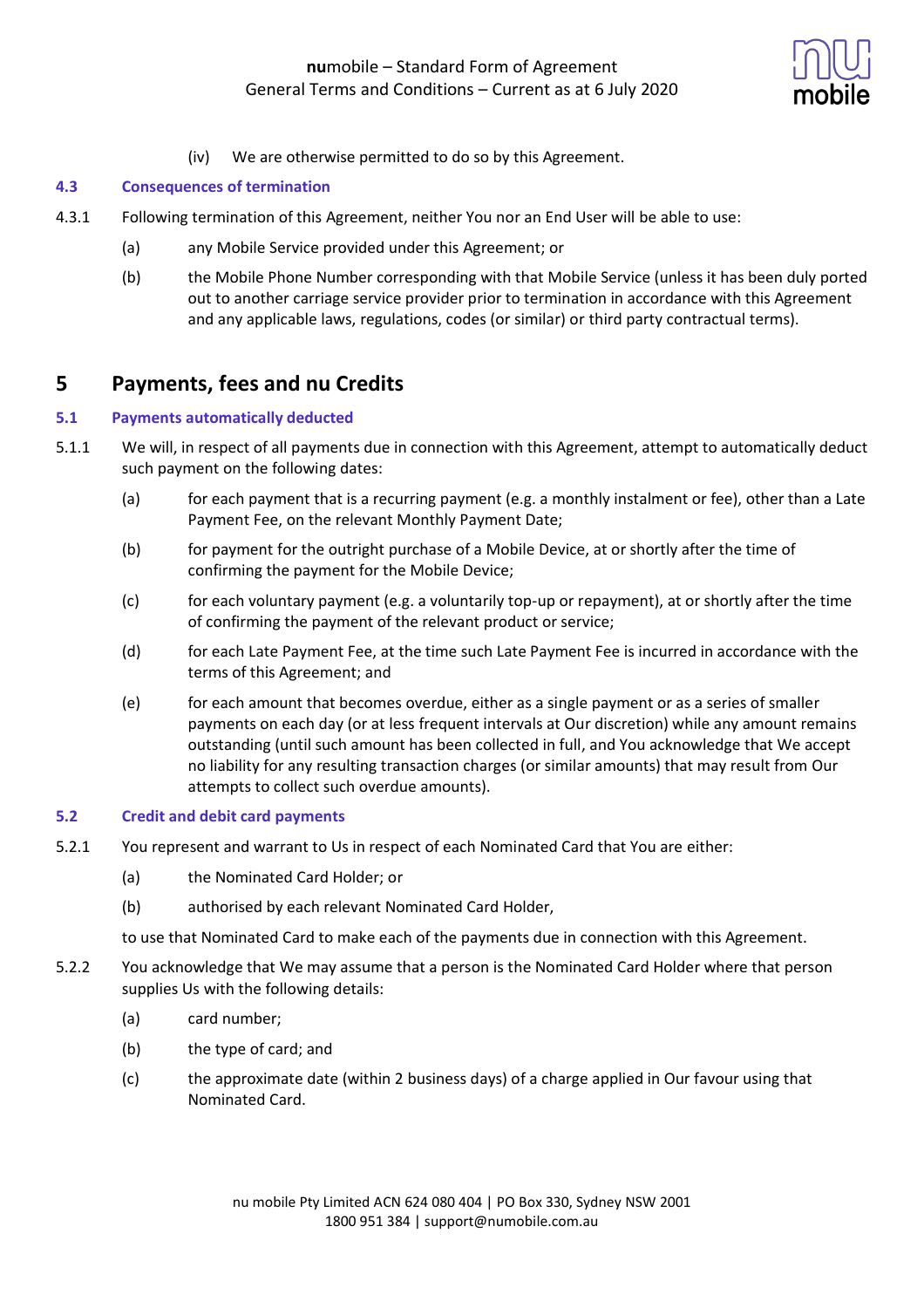

- 5.2.3 We may disclose (and You consent to such disclosure) to each Nominated Card Holder details of any payments applied to the relevant Nominated Card in respect of the relevant Account (including the time, date and amount of any payment, the personal details of the relevant Account Holder and/or End User for that Account).
- 5.2.4 In respect of each Nominated Card, We (or Our suppliers) may perform a pre-authorisation transaction against Your Nominated Card for a nominal amount (for example, \$1.00). This transaction may appear as a pending transaction against the Nominated Card, but will be removed shortly after (and typically within 10 business days). Please contact Our Customer Service Team if such transaction has not been removed within that period.

## **5.3 Late and dishonoured payments**

- 5.3.1 If we are unable to process payment for the outright purchase of a Mobile Device using the payment details provided in the Mobile Device Order Form, the Mobile Device Order Form will be rejected.
- 5.3.2 If Your Account goes into arrears (that is, We have been unable to collect the full amount of a payment that has fallen due), We may charge Late Payment Fees.
- 5.3.3 To avoid the application of any Late Payment Fee and any interruption of any Services, You acknowledge that:
	- (a) if in respect of an Account for which We cannot collect each payment in full (by debiting the Nominated Card in respect of that Account) as a result of a problem for which You are responsible (such as providing incorrect details for the Nominated Card, or having insufficient funds or credit in respect of such Nominated Card), We will attempt to repeat the collection of such amount , either as a single payment or as a series of smaller payments daily (or at less frequent intervals at Our discretion) until payment has been collected in full; and
	- (b) We are not liable for any fees that may be incurred as a result of Our attempts to collect payments that are overdue (for example, any dishonour or overdrawn fees that the relevant financial institution may levy in respect of the Nominated Card).
- 5.3.4 To assist You to manage Your Account (to avoid going into arrears, receiving any Late Payment Fees and any resulting interruptions to any Services), We will send You various notifications from time to time to help You keep on top of payments and the balance on Your Account.

### **5.4 Limitations on Services and Mobile Devices when in arrears**

- 5.4.1 If, notwithstanding Our notifications to You (and the End User, if that is not You) and Our attempts to collect overdue payments, Your Account remains in arrears, We may limit:
	- (a) the Services being provided to You (for example, by barring and/or disconnecting the Mobile Service in respect of that Account pursuant to clause 11.2.1(g) of the Mobile Service Terms); and/or
	- (b) the use of the relevant Mobile Device that is subject to an Instalment Plan through various technical and other measures available from time to time (for example, through IMEI Blocking).
- 5.4.2 We will always use reasonable endeavours to notify You several times before We impose any interruptions on the Services We provide to You, or take action in respect of any Mobile Devices (including, where appropriate, the reporting of any suspected criminal or fraudulent behaviour to the relevant law enforcement agencies), but it is Your responsibility to ensure that Your Account is not in arrears and does not go into default (except where the circumstances are beyond Your control, for example, due to administrative and technical errors for which You are not responsible).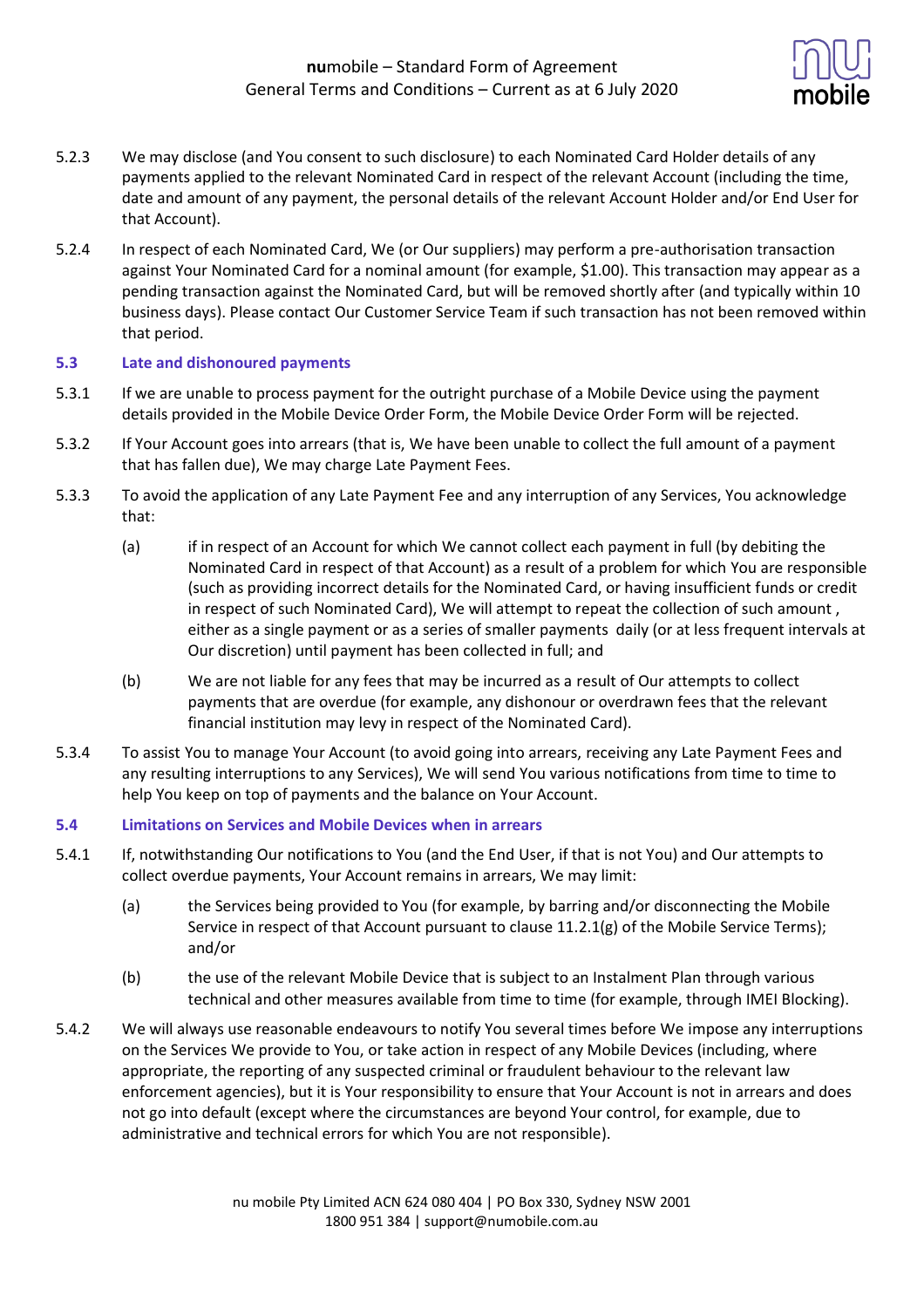

- 5.4.3 Subject to Your rights under the Australian Consumer Law, to the maximum extent permitted by law, We accept no liability in connection with any decision to so limit Your Services or the use of a relevant Mobile Device, or to report certain suspected behaviour, in accordance with this Agreement.
- 5.5 nu Credits
- 5.5.1 We may, in Our absolute discretion, from time to time apply credits towards Your Account (each such credit being a nu Credit).
- 5.5.2 You acknowledge that such nu Credits:
- (a) are not redeemable for cash (or similar);
- (b) are available for use by You solely towards amounts incurred on the Account in respect of which such nu Credits were granted (the Credited Account);
- (c) will be applied automatically towards amounts incurred on the Credited Account;
- (d) are not transferrable and may not be used in connection with any other Account (including other Accounts that may be held by You or the End User in respect of the Credited Account); and
- (e) expire upon termination of the Credited Account.

## **6 Your rights under the Australian Consumer Law**

6.1.1 Under Australian law, You have certain rights (including to repair, replacements and refunds) that cannot be limited or excluded (and nothing in this Agreement seeks to limit or exclude any of those rights).

# **7 Personal Information and Privacy Policy**

- 7.1.1 You acknowledge that We (or Our suppliers on Our behalf) will collect, store, use, disclose and otherwise handle certain Personal Information about You.
- 7.1.2 We collect Personal Information about You in order to assess Your Application Form or Mobile Device Order Form, provide You with a Mobile Device and Mobile Services, process payments in connection with Your Mobile Device and Mobile Service, contact You in connection with this Agreement as needed, deal with any enquiries You submit to Us, and for purposes otherwise set out in Our Privacy Policy (a copy of which is available here).
- 7.1.3 The information You provide may be disclosed to the Integrated Public Number Database, emergency services and third parties that help Us deliver Our products and services (including Our Network carrier, information technology suppliers, communication suppliers, professional advisers and Our business partners) or as required by law. If You do not provide this information, We may not be able to provide a Mobile Device or Mobile Service to You.
- 7.1.4 We may disclose Your Personal Information to recipients that are located outside of Australia, including to cloud service providers, payment service providers, software support vendors, offshore processing providers, professional advisers, and third parties in respect of any financing or mergers and acquisitions (and similar) transactions who may be located invarious countries, including China, countries within the European Union, India, Japan, Malaysia, New Zealand, Philippines, Singapore, the United Kingdom and the United States of America.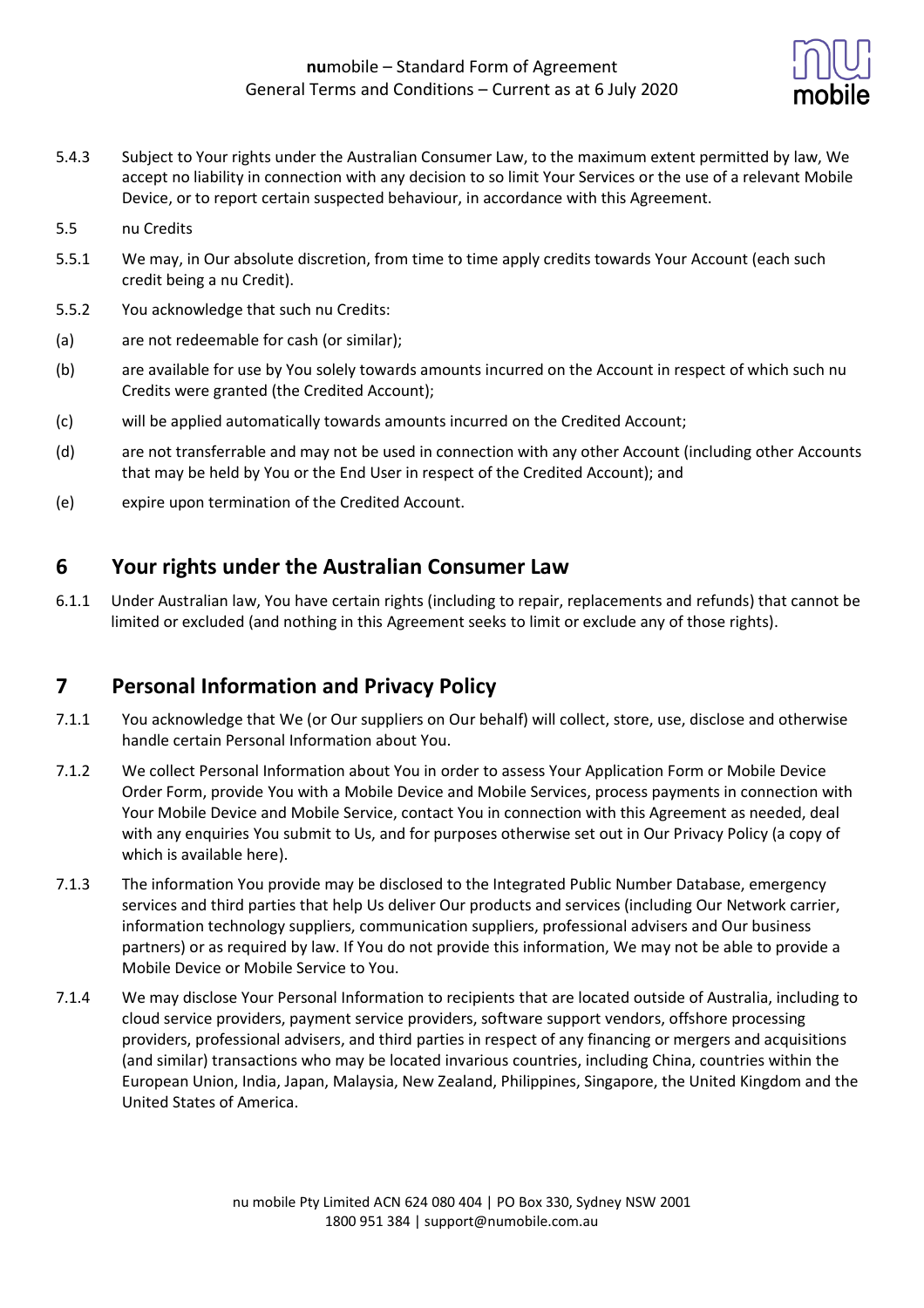

- 7.1.5 The manner in which Personal Information is collected, used, stored, disclosed and otherwise handled by Us (or Our suppliers on Our behalf) is as set out in the Privacy Policy (a copy of which is availabl[e here\)](https://www.numobile.com.au/legal-stuff). Our Privacy Policy also explains:
	- (a) how You may access and correct Your Personal Information;
	- (b) how You can lodge a complaint regarding the handling of Your Personal Information; and
	- (c) how We will handle any complaint.

If You would like any further information about the Privacy Policy or Our practices in this regard, please contact Our Customer Service Team. By providing Your Personal Information to Us, You consent to the collection, use, storage and disclosure of that information as described in the Privacy Policy and this collection notice.

7.1.6 You acknowledge that We may, to protect Our legitimate financial interests (and to manage Our credit and fraud risks), provide "default information" (as defined in the Privacy Act) to any "credit reporting bodies" (as defined in the Privacy Act) in accordance with any applicable laws and regulations and Our Privacy Policy, and that, to the extent permitted by law, We exclude any liability for disclosing such information, other than to the extent that We are in breach of any applicable laws and regulations, and You provide Your consent to such disclosure.

# **8 Complaints and financial hardship**

## **8.1 Customer complaints**

8.1.1 If You have a complaint about Your Mobile Device or Mobile Service, You can contact Our Customer Service Team and they will handle Your complaint in accordance with Our Complaints Policy (a copy of which is available here).

## **8.2 Financial hardship**

8.2.1 If at any time You believe You are in a situation of financial hardship, We invite You to contact Our Customer Service Team to discuss Your situation confidentially, and to see if You qualify for assistance in accordance with Our Financial Hardship Policy (a copy of which is available [here\)](https://www.numobile.com.au/legal-stuff).

# **9 Exclusion of liability**

9.1.1 Without limiting Your rights under the Australian Consumer Law, and to the maximum extent permitted by law, We exclude all liability for any loss to the extent caused or contributed to by You, the Account Holder or any relevant End User (including as a result of any act or omission of You, such Account Holder or End User).

## **10 Common terms**

- **10.1 Transfer of this Agreement by Us**
- 10.1.1 You acknowledge that We may:
	- (a) assign some or all of Our rights under this Agreement to any person, at any time, without Your consent or providing You with prior notice; and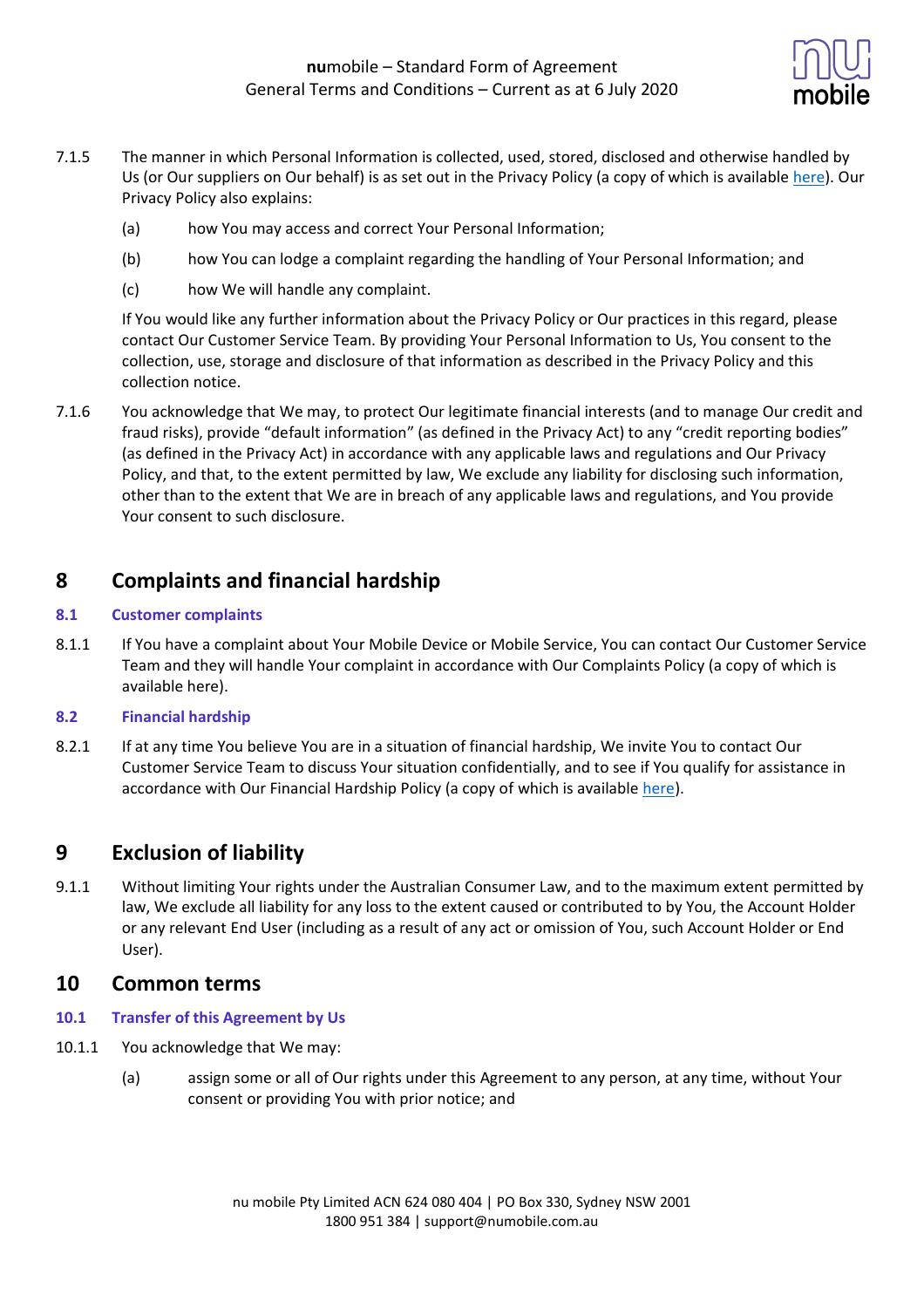

- (b) novate this Agreement to any other person by written notice to You either from Us, or the person to whom this Agreement will be novated.
- 10.1.2 Unless You consent otherwise, any novation must be on terms and conditions no less favourable to You than the terms and conditions of this Agreement in force immediately before that novation and You agree to cooperate with Our reasonable requests in connection with such novation.

#### **10.2 No transfer of this Agreement by You**

10.2.1 You may not assign or novate any or all of Your rights and obligations under this Agreement (unless We provide Our prior written consent in Our reasonable discretion).

#### **10.3 Notices**

- 10.3.1 You acknowledge that any notice We may or are required to provide under or in connection with this Agreement may be sent by Us to You via:
	- (a) email or post (to the relevant address last notified to Us through the Account Portal or via a Mobile Device Order Form);
	- (b) SMS/MMS to Your Mobile Phone Number; or
	- (c) any prescribed means as contemplated in clause 3.1.1.

#### **10.4 No waiver**

10.4.1 No failure or delay to exercise any right under this Agreement constitutes any waiver of that right (except to the extent that such right is waived expressly in writing).

## **10.5 Events outside of Our control**

- 10.5.1 By submitting Your Application Form You acknowledge that certain events may not be within Our control, and may affect Our ability to perform Our obligations under this Agreement (including the supply of the Mobile Service) (such obligations being **Affected Obligations**).
- 10.5.2 To the extent permitted under the Australian Consumer Law, We will not be liable for Affected Obligations, however We will use reasonable endeavours to notify You of such event (and We will endeavour to provide You with prior notice, if reasonably practicable to do so).

#### **10.6 Severability**

10.6.1 The invalidity or unenforceability of any provision (or any part thereof) of this Agreement will not affect or prejudice the validity or enforceability of the remainder of this Agreement.

### **10.7 Governing law**

- 10.7.1 This Agreement is governed by the laws of the Commonwealth of Australia and the laws of the Australian State or Territory in which You were normally residing at the time this Agreement is entered into between each of You and Us.
- 10.7.2 Each of You and Us submits to the exclusive jurisdiction of the courts of the Commonwealth of Australia, its States and Territories.

#### **10.8 Survival**

- 10.8.1 Each of the following clauses survives termination of this Agreement:
	- (a) 4.3 (Consequences of termination);
	- 5.1 to 5.5 (Payments, fees and nu Credits);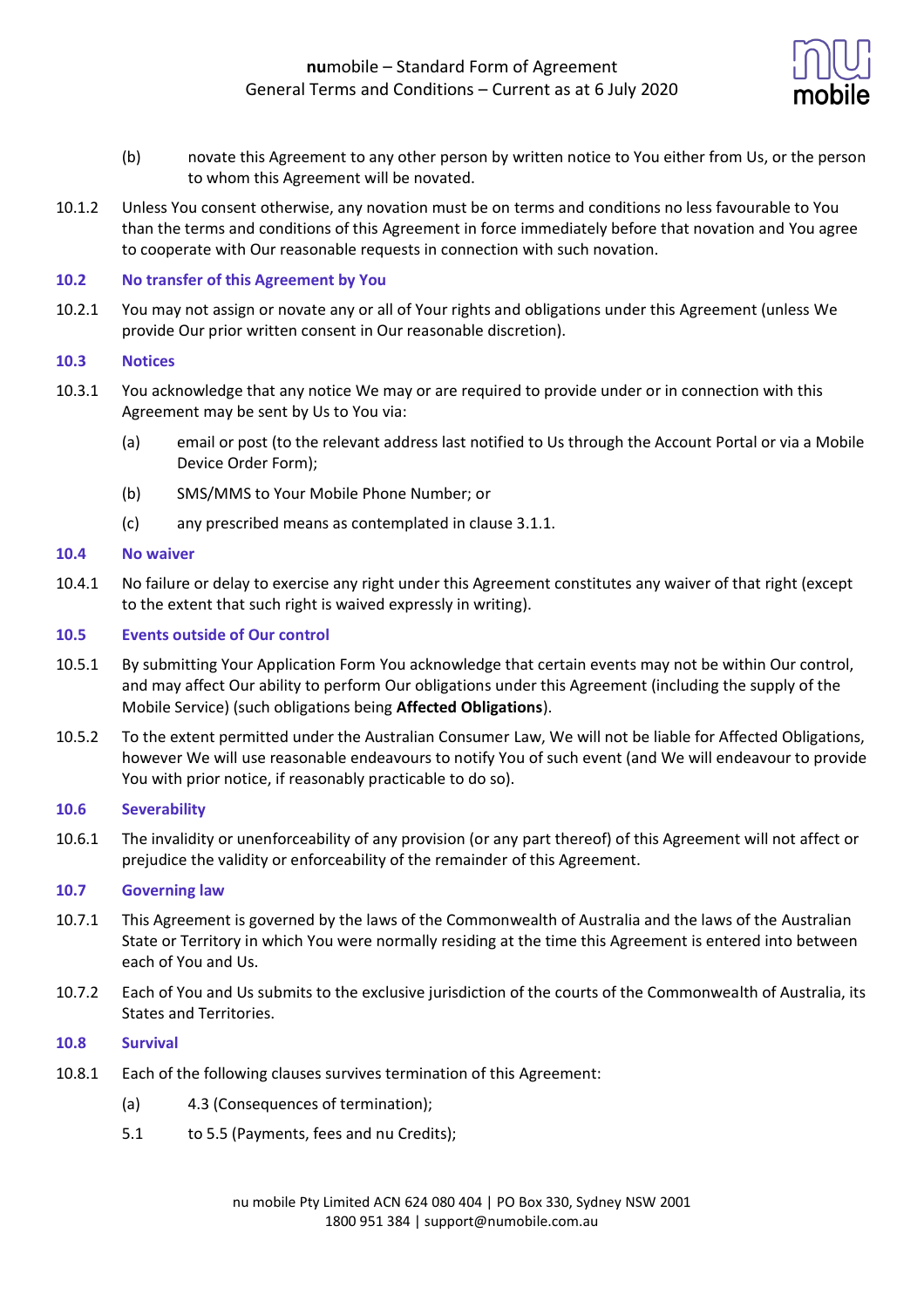

- (b) 6 (Your rights under the Australian Consumer Law);
- (c) 7 (Personal Information and Privacy);
- (d) 8 (Complaints and financial hardship);
- (e) 9 (Exclusion of liability);
- (f) 10.7 (Governing law);
- $(g)$  10.8 (Survival); and
- (h) each other provision which by its nature is intended to survive.

## **11 How to get help**

- 11.1.1 If You need or would like to discuss any aspects of this Agreement (including in respect of any Mobile Device or Mobile Service), then please contact Our Customer Service Team:
	- (a) using the chat function through the nu Website;
	- (b) by emailing Us at support@numobile.com.au; and/or
	- (c) by calling Our Customer Service Team on 1800 951 384 (in Australia).

## **12 Dictionary for this document**

12.1.1 Each of the following capitalised terms have the corresponding meaning in these General Terms and Conditions.

**30-Day Swap or Return Option** has the meaning given in the Mobile Device Terms.

**Acceleration Trigger Event** has the meaning given in the Mobile Device Terms.

**Account** means, in respect of an Account Holder and the provision of Services to an End User, the account established on behalf of that Account Holder on Our (and Our third party suppliers') systems for the provision of such Services to that End User.

**Account Holder** means, in relation to an Application Form accepted by Us and the SIM allocated pursuant to that acceptance, the person who completed that Application Form (or on whose behalf that Application Form was completed).

**Account Portal** means, in respect of an Account Holder, the online account available through the nu Website(or such other technological means that We make available to You from time to time) and established by, or on behalf of, that Account Holder.

**Affected Obligations** has the meaning given in clause 10.5.1.

**Agreement** has, in relation to an Account Holder or a person purchasing a Mobile Device outright, the meaning given in clause 1.2.1.

**Agreement Start Time** has the meaning given in clause 1.3.2. Anytime Termination Right has the meaning given in clause 4.1.1. Anytime Termination Right Conditions means:

(a) in respect of a Mobile Device for which the Purchase Price has not yet been paid in full pursuant to an Instalment Plan, if the circumstances of termination: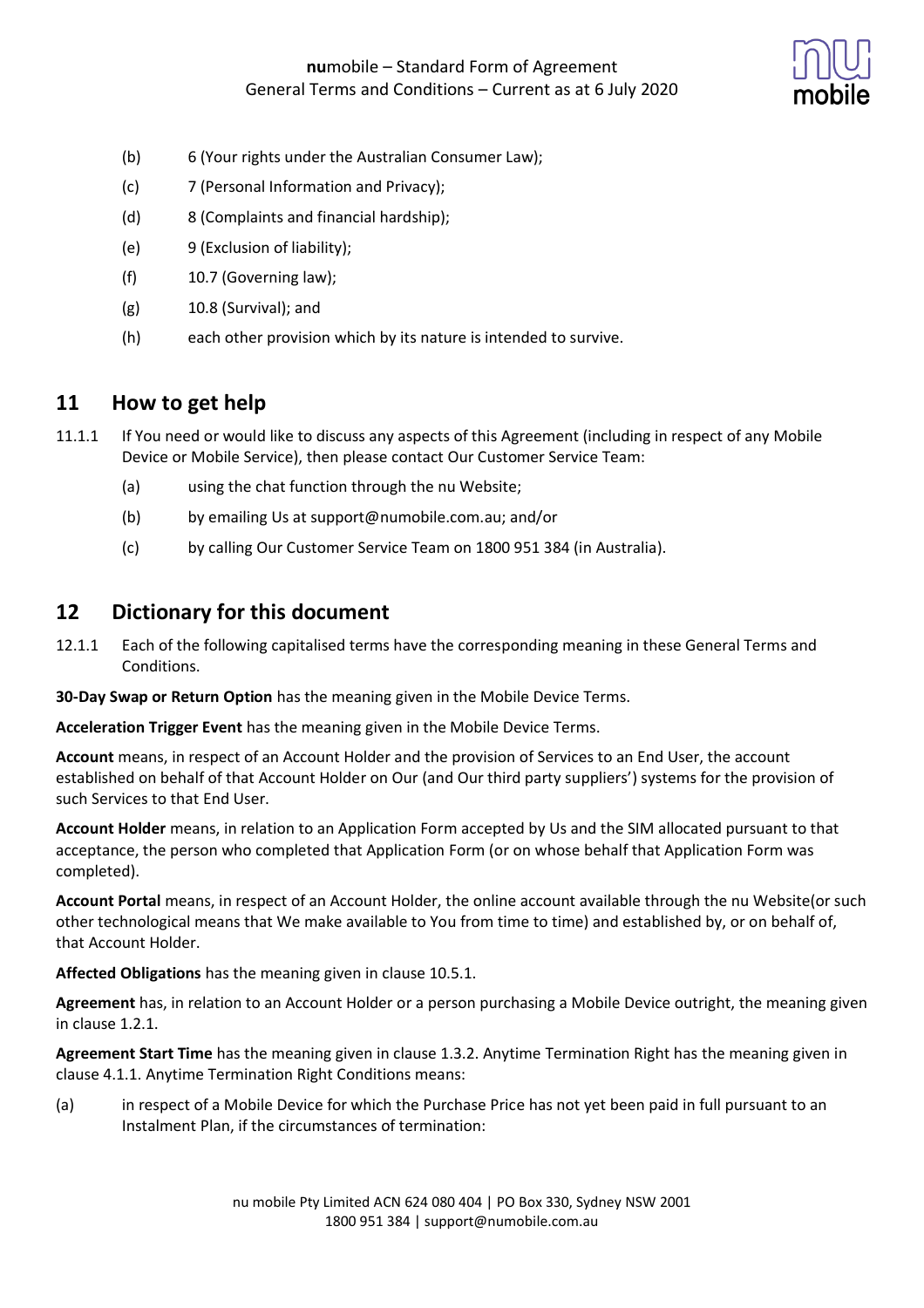

- (i) mean that the exercise of the Anytime Termination Right will constitute an Acceleration Trigger Event, You must pay in full the Outstanding Balance in respect of that Mobile Device in accordance with clause 3.4 the Mobile Device Terms; or
- (ii) are in connection with an election by You to return or swap Your Mobile Device under the 30-Day Swap or Return Option, You must comply with the provisions of clause 4.5 of the Mobile Device Terms;
- (b) in respect of a Mobile Service, for the Anytime Termination Right to take effect at the end of the then current Monthly Billing Cycle (and before payment is taken for the next Monthly Billing Cycle), Your request (and any supporting evidence of authority or confirmation in respect of a porting request) must be duly received by Us with sufficient reasonable time to process that termination before the commencement of the Monthly Processing Period (and otherwise the payment for the then applicable Mobile Service Plan will be taken and will not be refundable to You (in whole or in part), as Our wholesale provider will already have provisioned the renewal of the Mobile Service Plan for the new Monthly Billing Cycle); and
- (c) each other condition (if any) expressed in any document comprising part of this Agreement (including the Mobile Device Terms and the Mobile Service Terms) to be an Anytime Termination Right Condition for the purposes of this Agreement.
- **Application Form** means the online application form for the purchase of one or more goods and services provided online through the nu Website.
- **Australian Consumer Law** means Schedule 2 of the Competition and Consumer Act 2010 (Cth) (and similar Statebased consumer laws).

**Complaints Policy** means the policy so entitled, as amended from time to time (and available [here\)](https://www.numobile.com.au/legal-stuff).

**Corresponding Mobile Service Plan** has the meaning given in the Mobile Device Terms.

**Credited Account** has the meaning given in clause 5.5.2.

**Critical Information Summary** has the meaning given in the Mobile Service Terms.

**Customer Service Team** means Our customer service team, contactable in accordance with clause 11.

**Device Acceptance Time** has the meaning given in the Mobile Device Terms.

**End User** means, at any time in relation to an Account:

- (a) a person authorised by the relevant Account Holder to use the relevant goods and services We provide in respect of that Account under this Agreement; or
- (b) where no such person is so authorised, the relevant Account Holder.

Fair Go Policy means the policy so entitled, as amended from time to time (and available [here\)](https://www.numobile.com.au/legal-stuff).

**Financial Hardship Policy** means the policy so entitled, as amended from time to time (and available [here\)](https://www.numobile.com.au/legal-stuff).

**General Terms and Conditions** has the meaning given in clause 1.1.1.

**IMEI Blocking** means a method utilised by Us to block use of a Mobile Device.

**Instalment Plan** has the meaning given in the Mobile Device Terms.

**Late Payment Fee** means each late payment fee incurred as a result of non-payment of any amount You owe to Us (other than where We have agreed a payment plan with You in respect of such overdue amounts), which shall be calculated as set out in the relevant Critical Information Summary.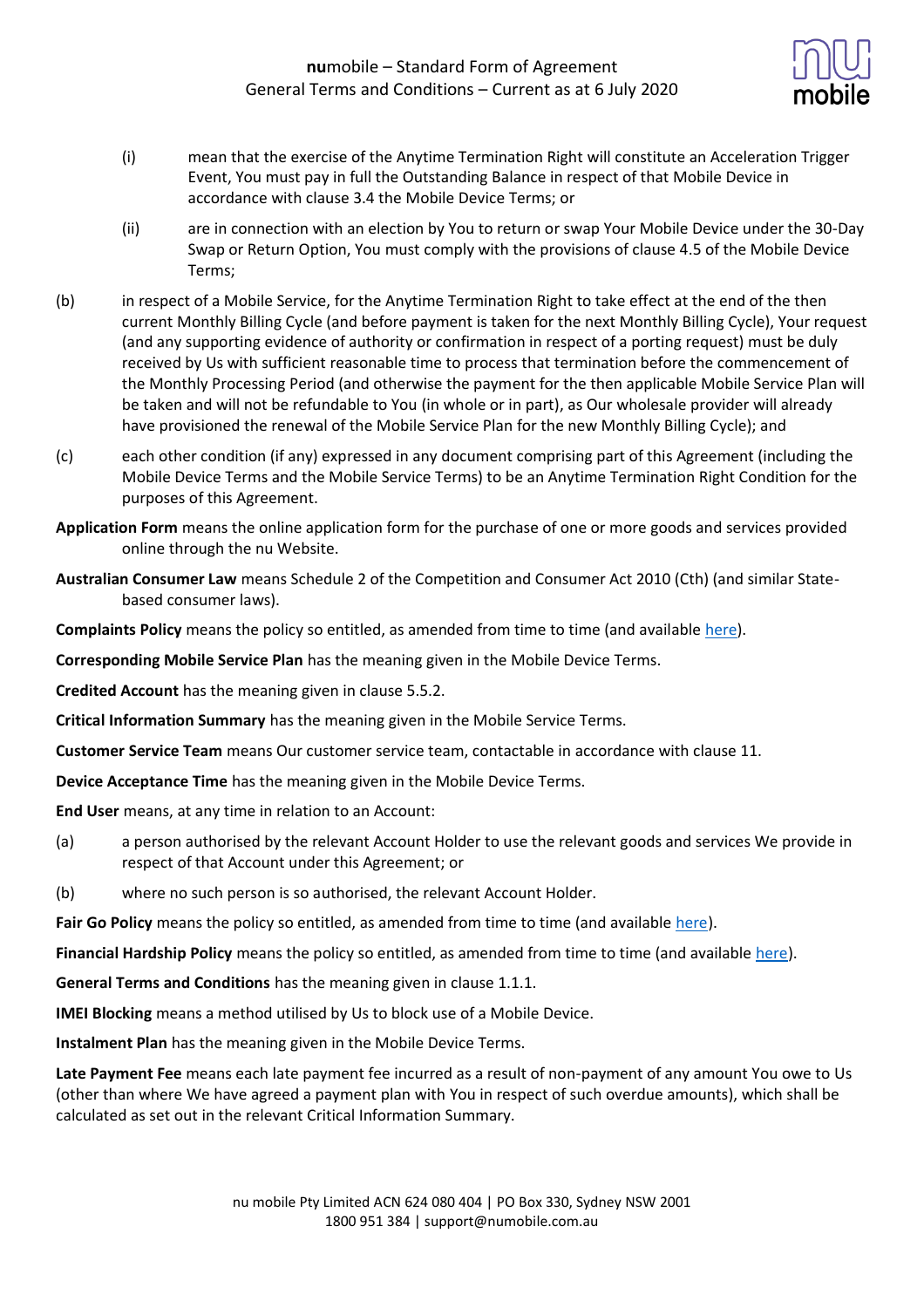

**MMS** has the meaning given in the Mobile Service Terms.

### **Mobile Device** means,

- (a) in respect of an Account Holder and an Application Form for the purchase of a Mobile Device under an Instalment Plan that has been accepted by Us, the pre-owned mobile phone sold to that Account Holder and sent to the Account Holder's nominated address in a nu Welcome Pack; and
- (b) in respect of the outright purchase of a Mobile Device via a Mobile Device Order Form that has been accepted by Us, the pre-owned mobile phone sold to that purchaser and sent to the purchaser's nominated delivery address,

and also includes, where the context requires, any mobile device that is incorrectly returned to Us)

**Mobile Device Order Form** means the online order form for the outright purchase of one or more **Mobile Devices** provided online through the nu Website.

**Mobile Device Terms** means the document so entitled and available here, as amended from time to time.

**Mobile Phone Number** has the meaning given in the Mobile Service Terms.

**Mobile Service** has the meaning given in the Mobile Service Terms.

**Mobile Service Terms** means the document so entitled and available [here,](https://www.numobile.com.au/legal-stuff) as amended from time to time.

**Monthly Billing Cycle** has the meaning given in the Mobile Service Terms. Monthly Payment Date has the meaning given in the Mobile Service Terms. Monthly Processing Period has the meaning given in the Mobile Service Terms. Network has the meaning given in the Mobile Service Terms.

**Nominated Card** means, at any time in respect of an Account and the relevant Account Holder, the credit card or debit card nominated by that Account Holder from time to time for the payment of all amounts owing by that Account Holder in respect of the relevant Account and in respect of the outright purchase of a Mobile Device, the credit card or debit card nominated by the purchaser in the Mobile Device Order Form

**Nominated Card Holder** means in respect of a Nominated Card, the account holder in respect of that Nominated Card.

**nu Credit** has the meaning given in clause 5.5.

**nu Website** means the website with the following URL address: www.numobile.com.au.

**nu Welcome Pack** means, in relation to an Application Form that has been approved by Us, the goods (including the Mobile Device purchased by You and a SIM allocated to the relevant Mobile Service) sent to the nominated delivery address.

**Outstanding Balance** has the meaning given in the Mobile Device Terms.

**Personal Information** has the meaning given under the Privacy Act.

**Privacy Act** means Privacy Act 1988 (Cth).

**Privacy Policy** means the policy so entitled, as available on the nu Website from time to time.

**Purchase Price** in relation to a Mobile Device has the meaning given in the Mobile Device Terms.

**Returned Device Assessment** has the meaning given in the Mobile Device Terms.

**Returned Device Conditions** has the meaning given in the Mobile Device Terms.

**Services** means each of the services provided to You by Us in connection with this Agreement (and includes, where the context requires, the provision of goods, such as the sale of a Mobile Device).